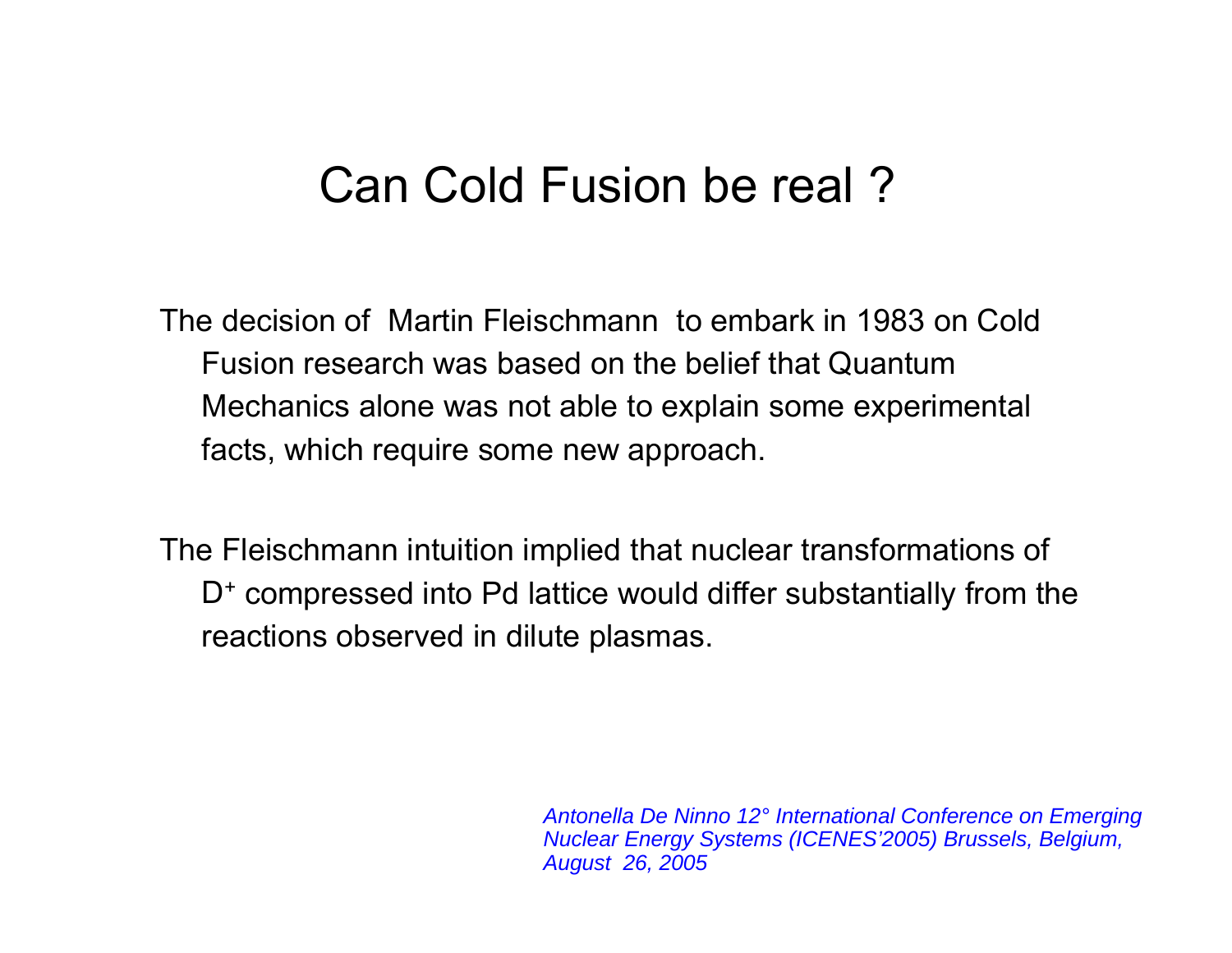The question about the reality of CF is usually asked in the context of Quantum Mechanics which shows that "Cold Fusion" should not be possible:

the nuclear physics of deuterons in the lattice (with a space-time scale some six orders of magnitude smaller than the space-time scales of the lattice) should not differ from the nuclear physics in the vacuum (that is the principle of Asymptotic Freedom).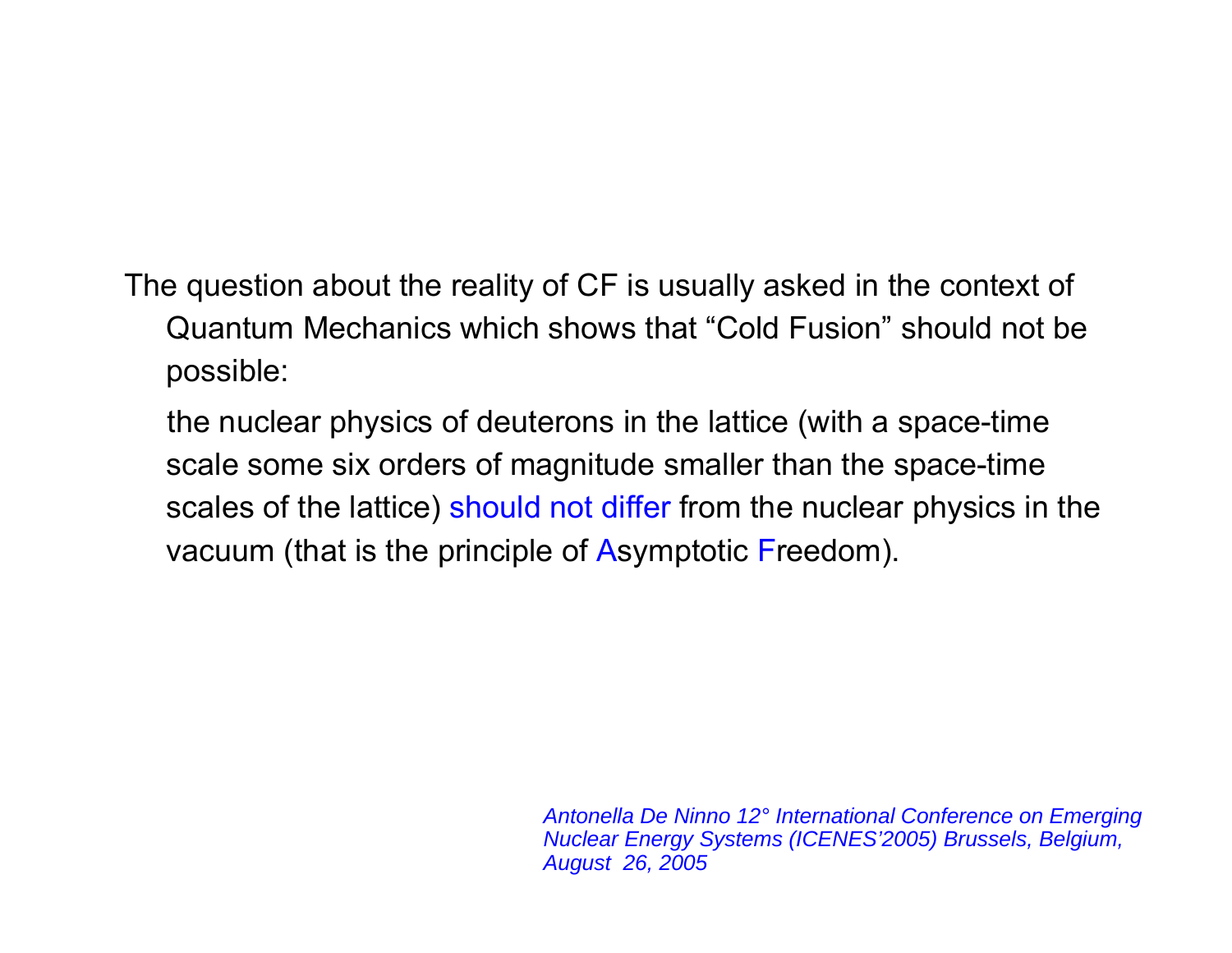However Asymptotic Freedom is not a general property of the coherent ground state of QED in condensed matter !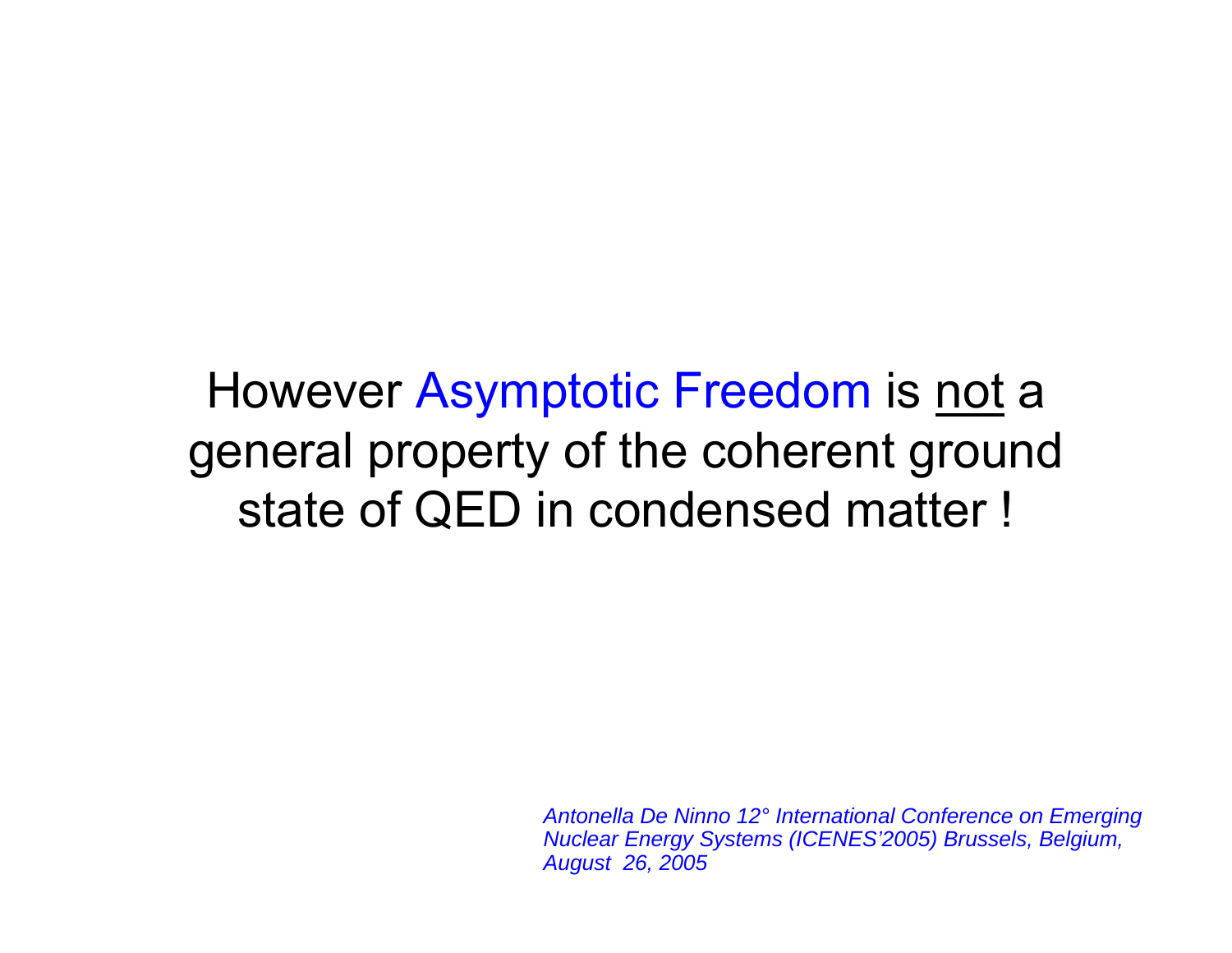- QED is the relativistic quantum field describing interaction of electrically charged particles via photons and it is therefore a good candidate to describe the interactions among particles and fields inside condensed matter.
- In 1989 Emilio Del Giudice together with Giuliano Preparata and Tullio Bressani investigated the system in the context of QED. The ground state in condensed matter involves the atoms/molecules of a macroscopic piece of matter in an intricate dynamical interplay mediated by large amplitude (classical) e.m. field. In such a scenario the Asymptotic Freedom is not a general property of such a coherent ground state because the e.m field fills the vacuum among the particles inside the matter and interacts strongly with the charges.

This intuition was substantially shared by Julian Swinger, one of the fathers of QED.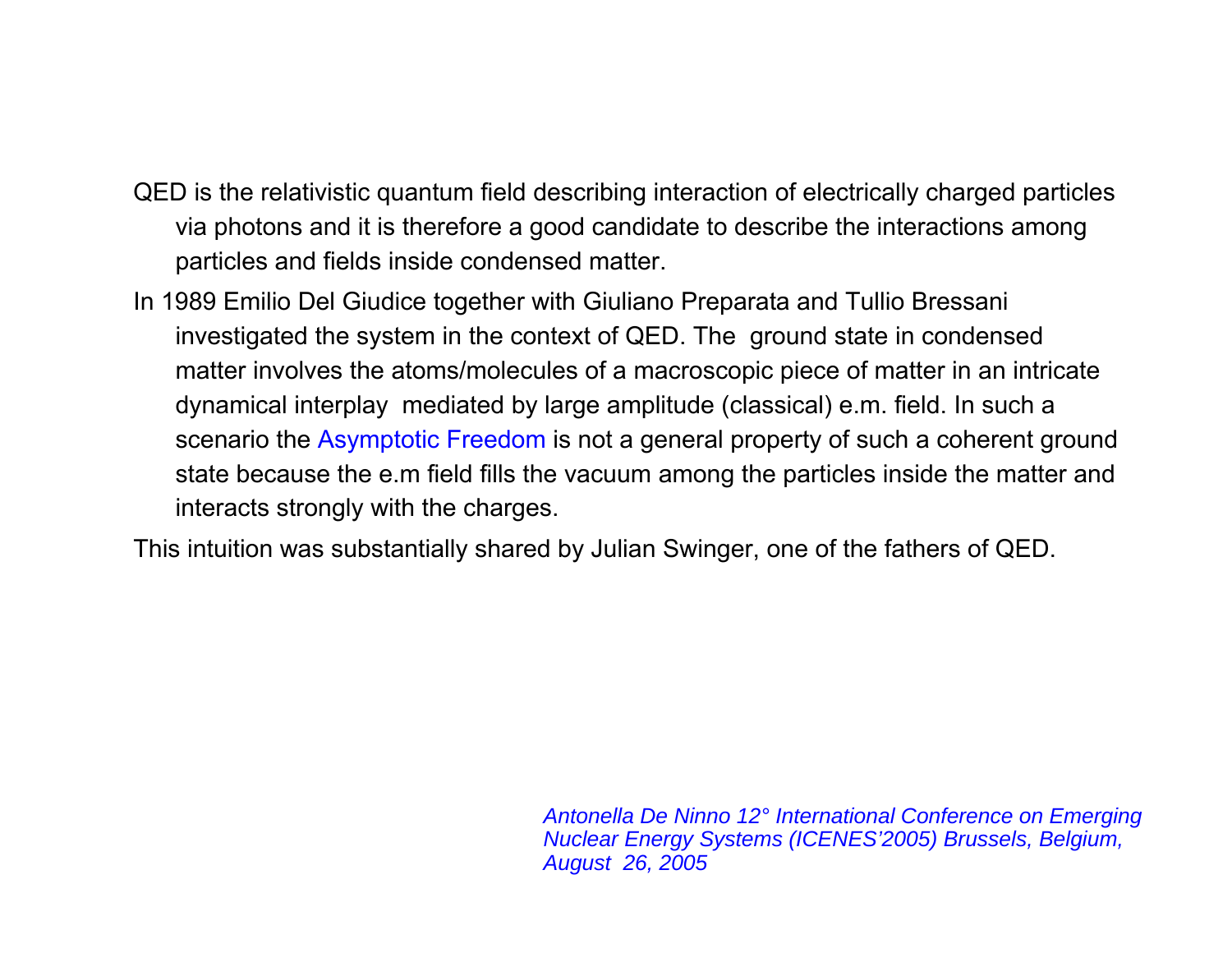- Suppose that a fusion be a physical event localized at a definite site of the lattice. The compound nucleus D+D must release its exceeding energy (in order to relax to a stationary state) in the time allowed by the Heisenberg uncertainty principle DEDt <sup>~</sup> ħ. In order to reach the nearest atom at a distance of about 3 Å (i.e. about the distance between first neighbour in Pd lattice) the velocity of the energy transfer should be orders of magnitudes larger than the light speed, then the only possibility for the nucleus is to fission in fragments as expected in vacuum!
- Even if we are able to find in condensed matter quantum electrodynamic <sup>a</sup> mechanism able to justify weak interactions such as the capture of "heavy" electrons by proton as suggested recently by Larsen and Widom it is still hard to imagine a mechanism able to dissipate the energy produced locally different from a coherent electromagnetic field.
- According to the universally accepted principle of physics it is impossible to dissipate energies of MeV simply "heating" the lattice without emission of very energetic fragments that have not been observed in these phenomena.